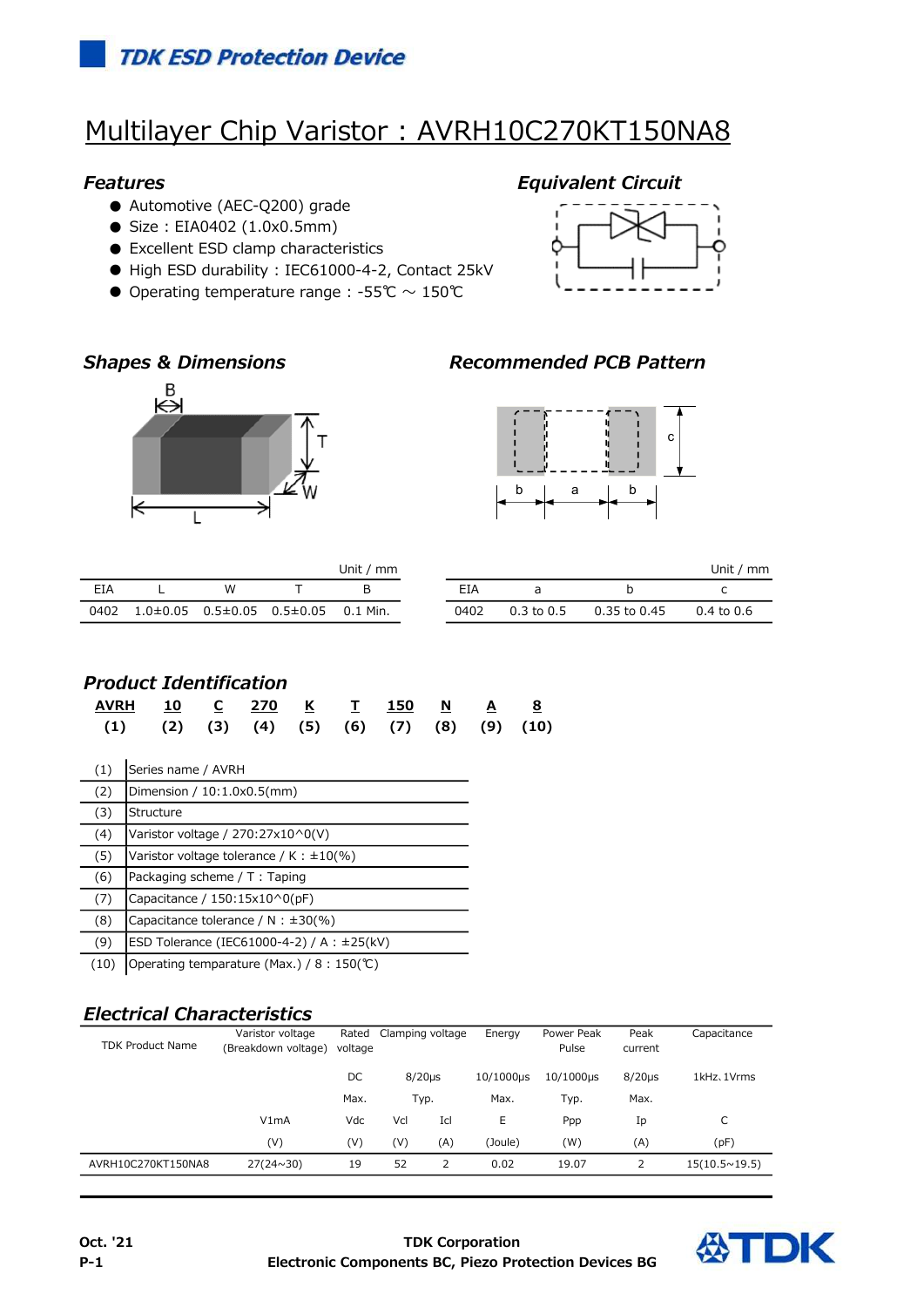# Multilayer Chip Varistor : AVRH10C270KT150NA8





Breakdown Voltage - Temp. Leakage current - Temp.





※ Voltage : 19 V



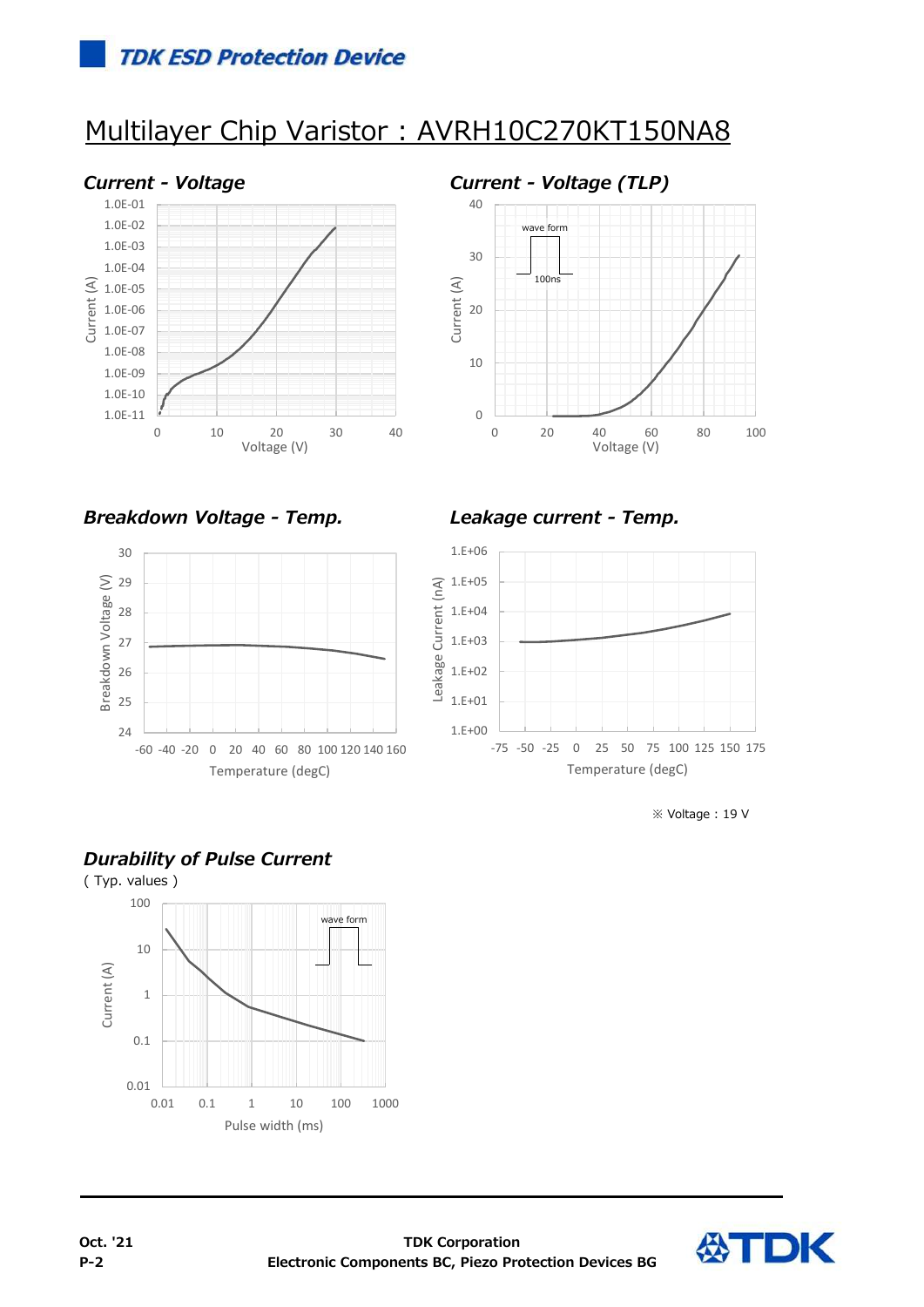## **TDK ESD Protection Device**

# Multilayer Chip Varistor : AVRH10C270KT150NA8

### Capacitance Dispersion **\*1kHz, 1Vrms** Capacitance - Temp. \*1kHz, 1Vrms